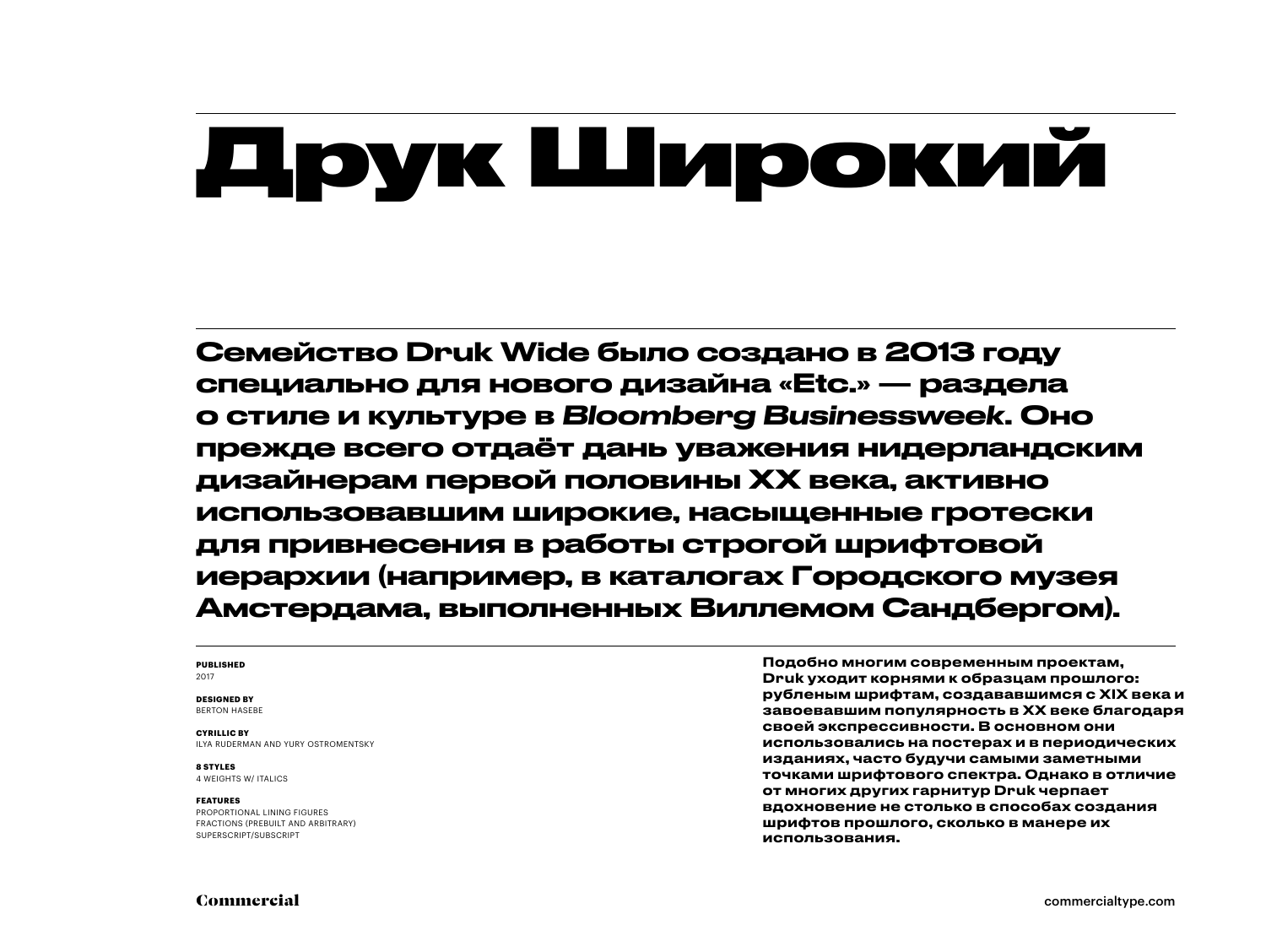### Druk Wide Cyrillic Medium *Druk Wide Cyrillic Medium Italic* **Druk Wide Cyrillic Bold** *Druk Wide Cyrillic Bold Italic* Druk Wide Cyrillic Heavy *Druk Wide Cyrillic Heavy Italic* Druk Wide Cyrillic Super *Druk Wide Cyrillic Super Italic*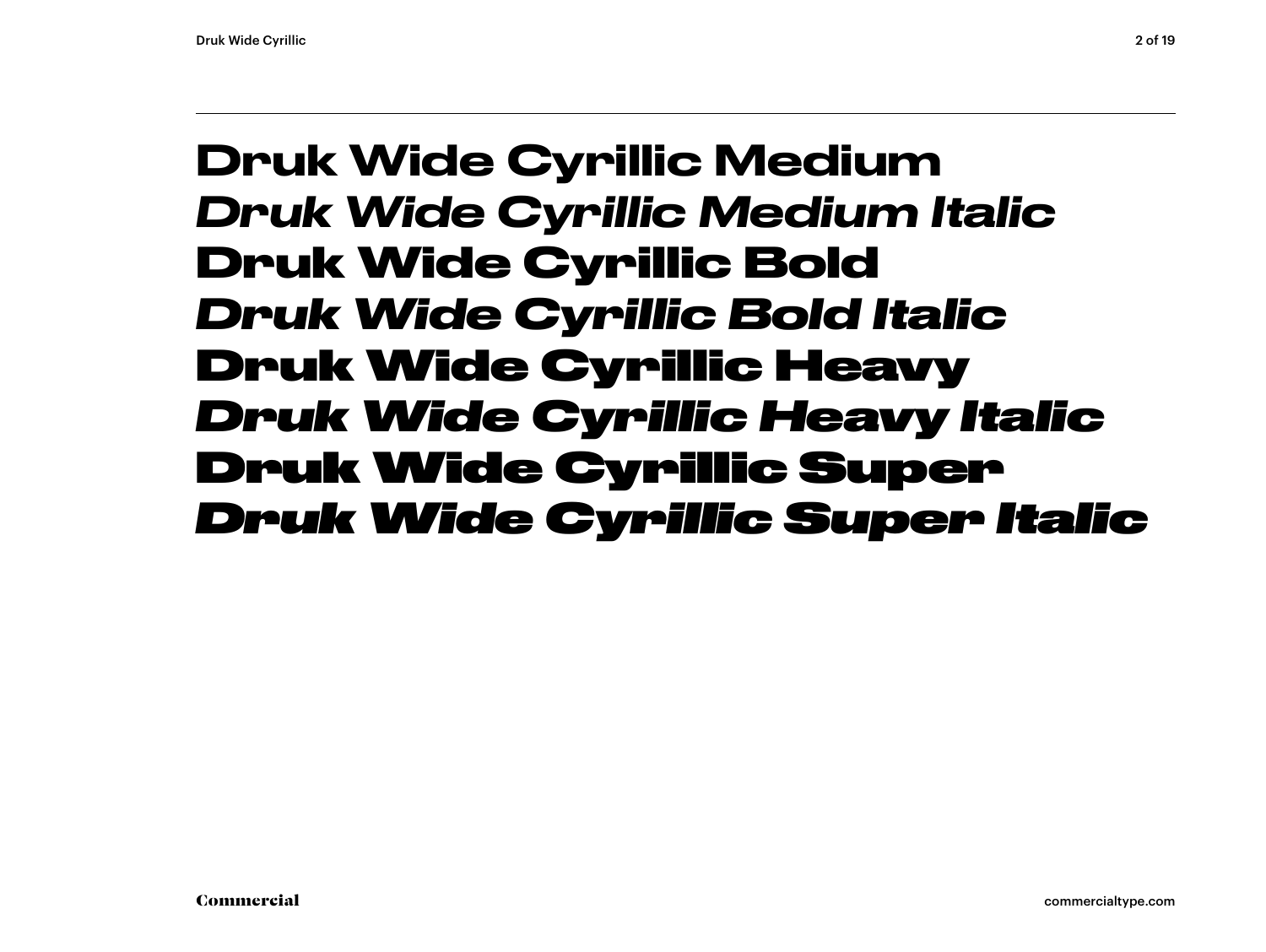# ЖОРЫҚ Общини

DRUK WIDE CYRILLIC MEDIUM, 100 PT

# *ЧЛЕНОВ Изгубио*

DRUK WIDE CYRILLIC MEDIUM ITALIC, 100 PT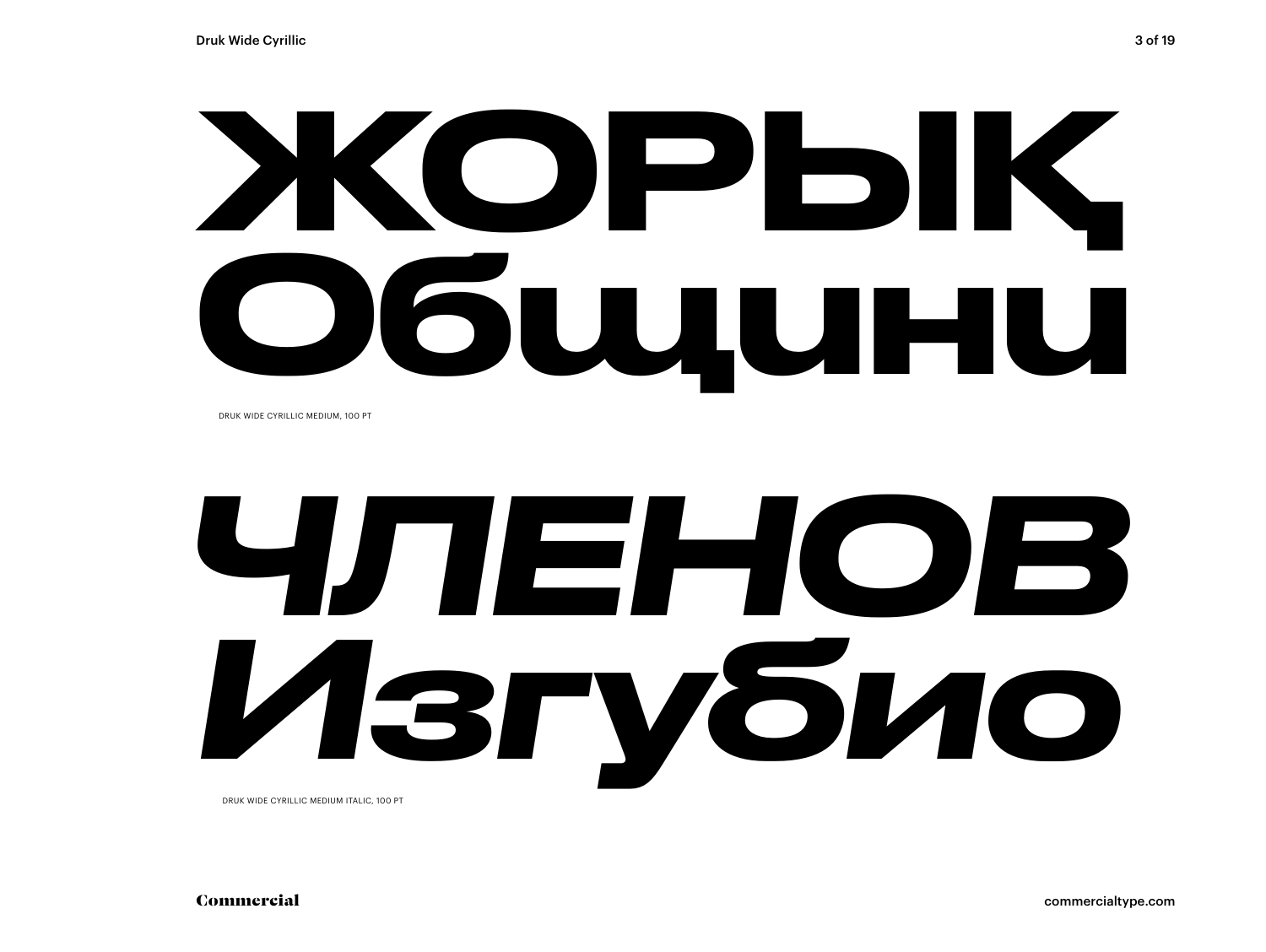# **ҚАЗІРГІ Снежне**

DRUK WIDE CYRILLIC BOLD, 100 PT

*СОЮЗА Періоду* DRUK WIDE CYRILLIC BOLD ITALIC, 100 PT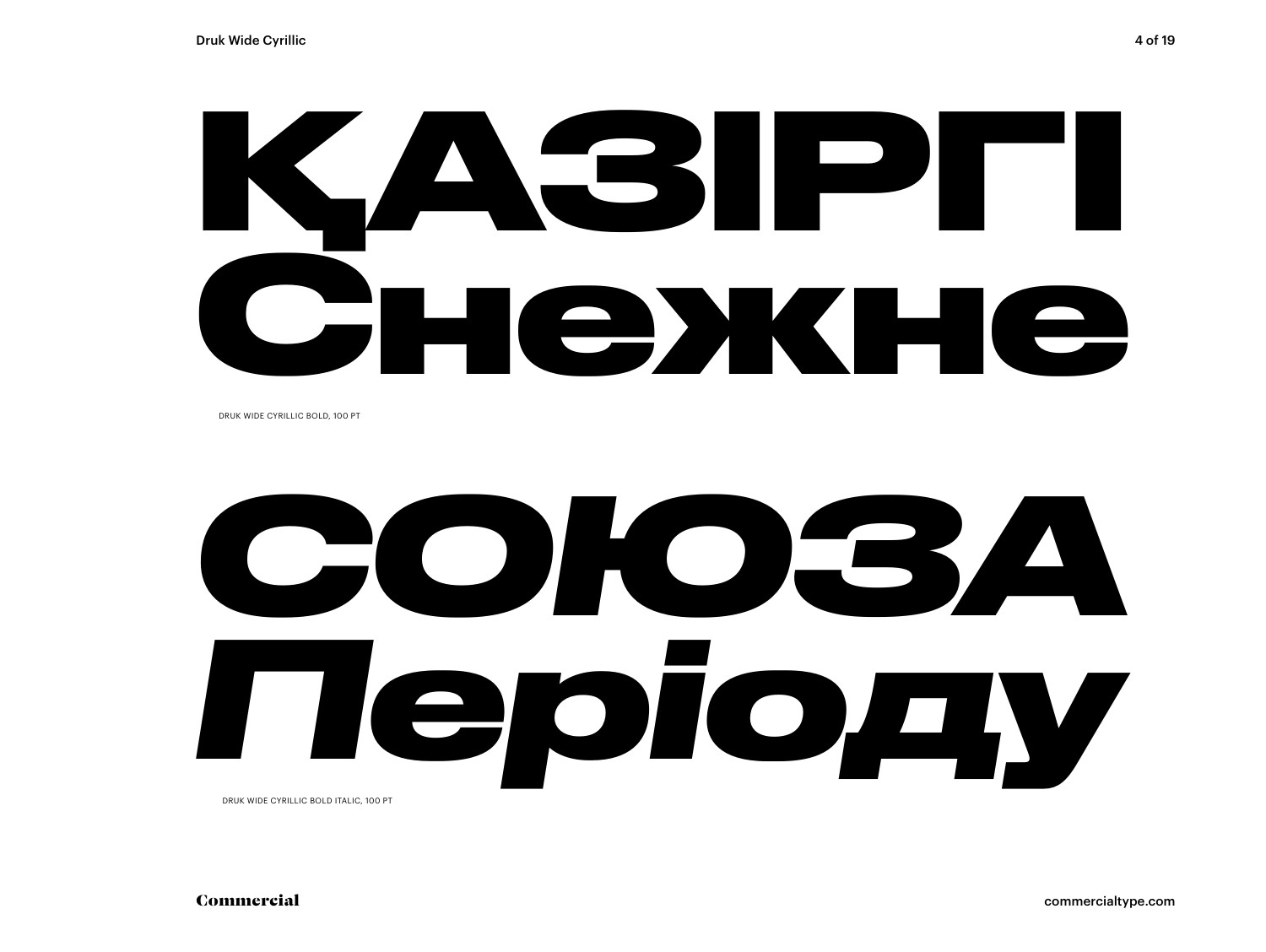

DRUK WIDE CYRILLIC HEAVY, 100 PT

# *ТҮШҮҮ Здании*

DRUK WIDE CYRILLIC HEAVY ITALIC, 100 PT [ALTERNATE a]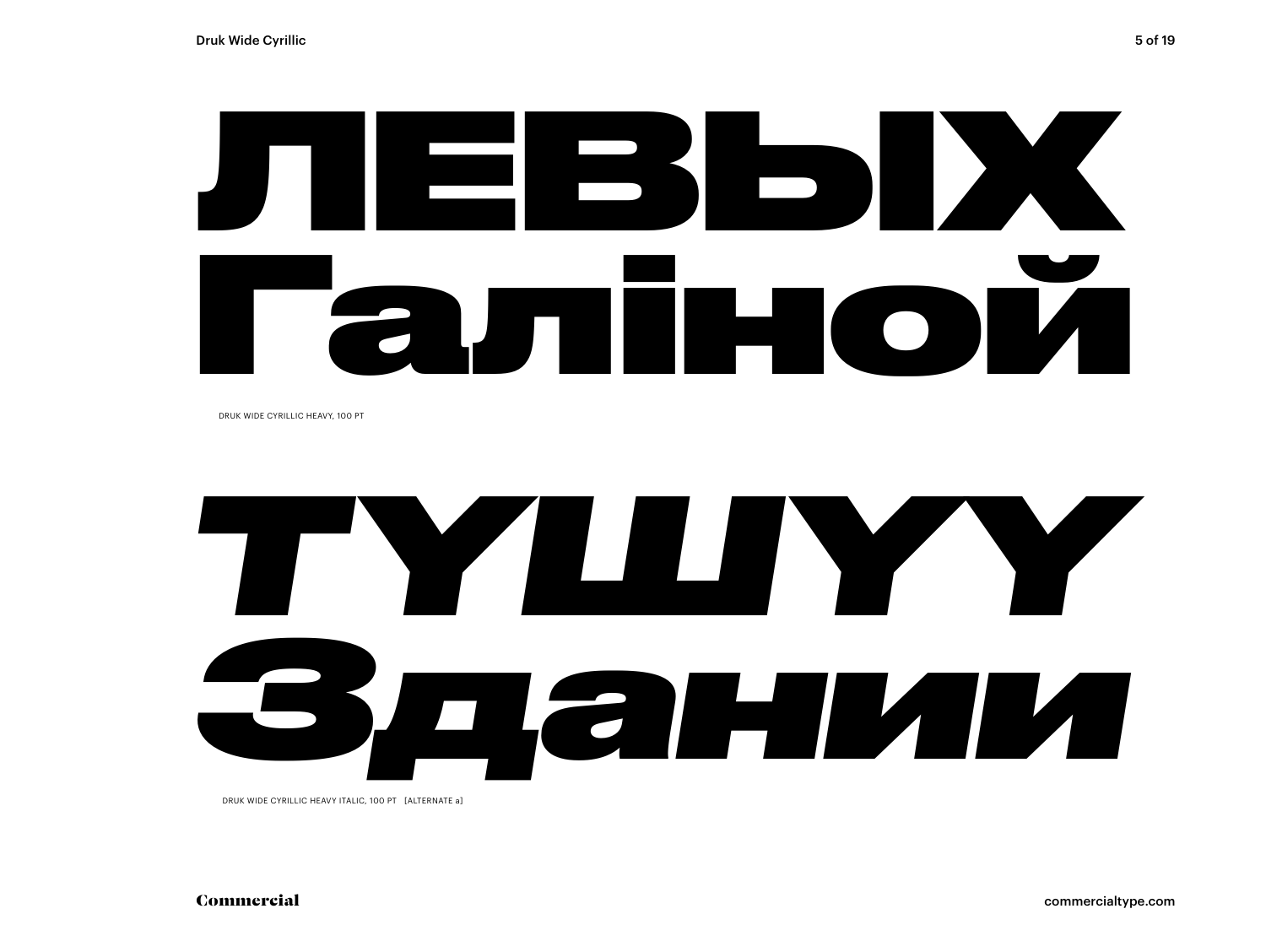# TI CHIT OI

DRUK WIDE CYRILLIC SUPER, 100 PT

# B 2628

DRUK WIDE CYRILLIC SUPER ITALIC, 100 PT [ALTERNATE a 6]

Commercial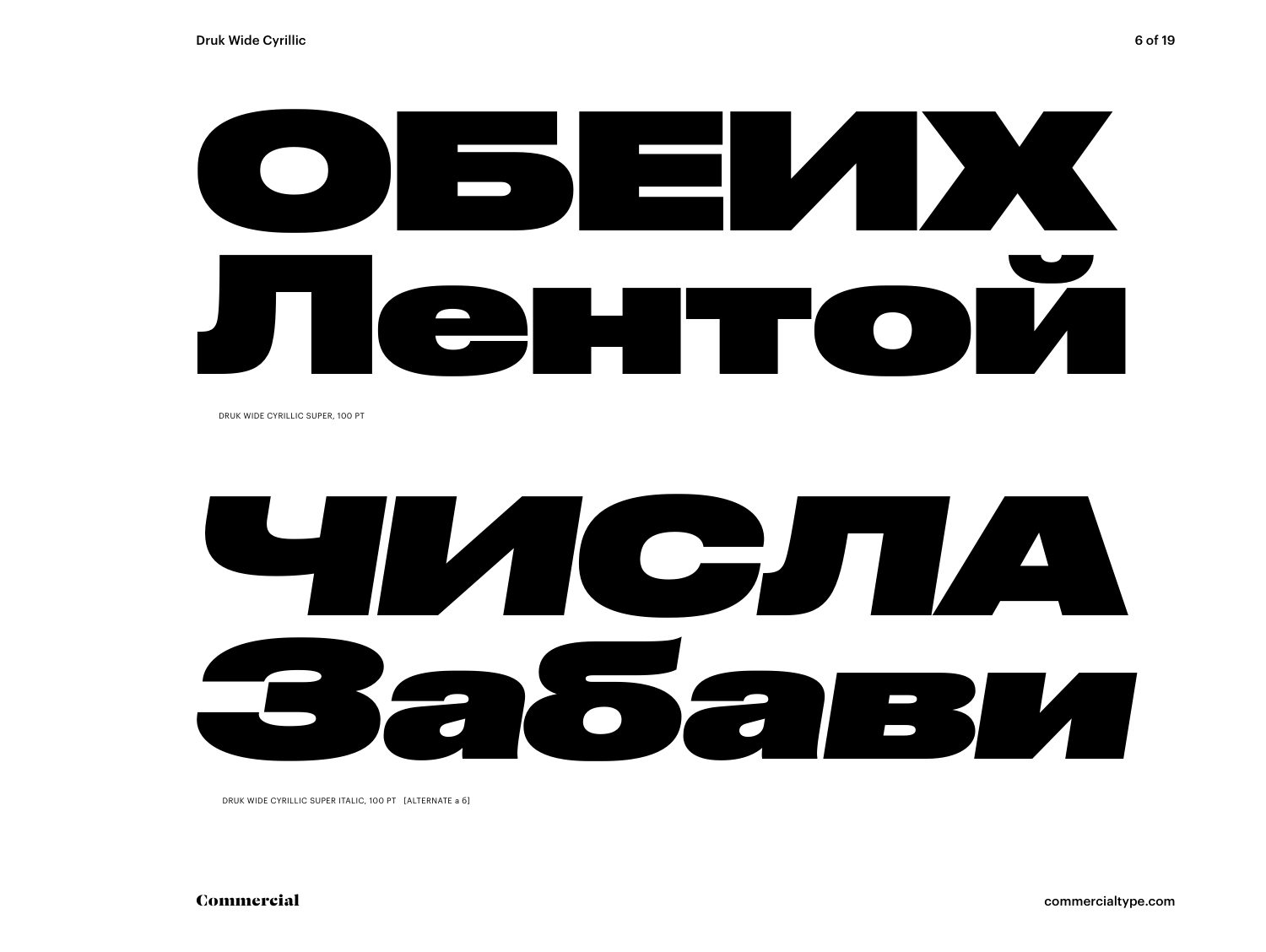## Последнего СТАГОДДЗІ Занимаваат

DRUK WIDE CYRILLIC MEDIUM, 70 PT

## *Знаменитая ЮГОЗАПАД Шотландия*

DRUK WIDE CYRILLIC MEDIUM ITALIC, 70 PT

Commercial commercialtype.com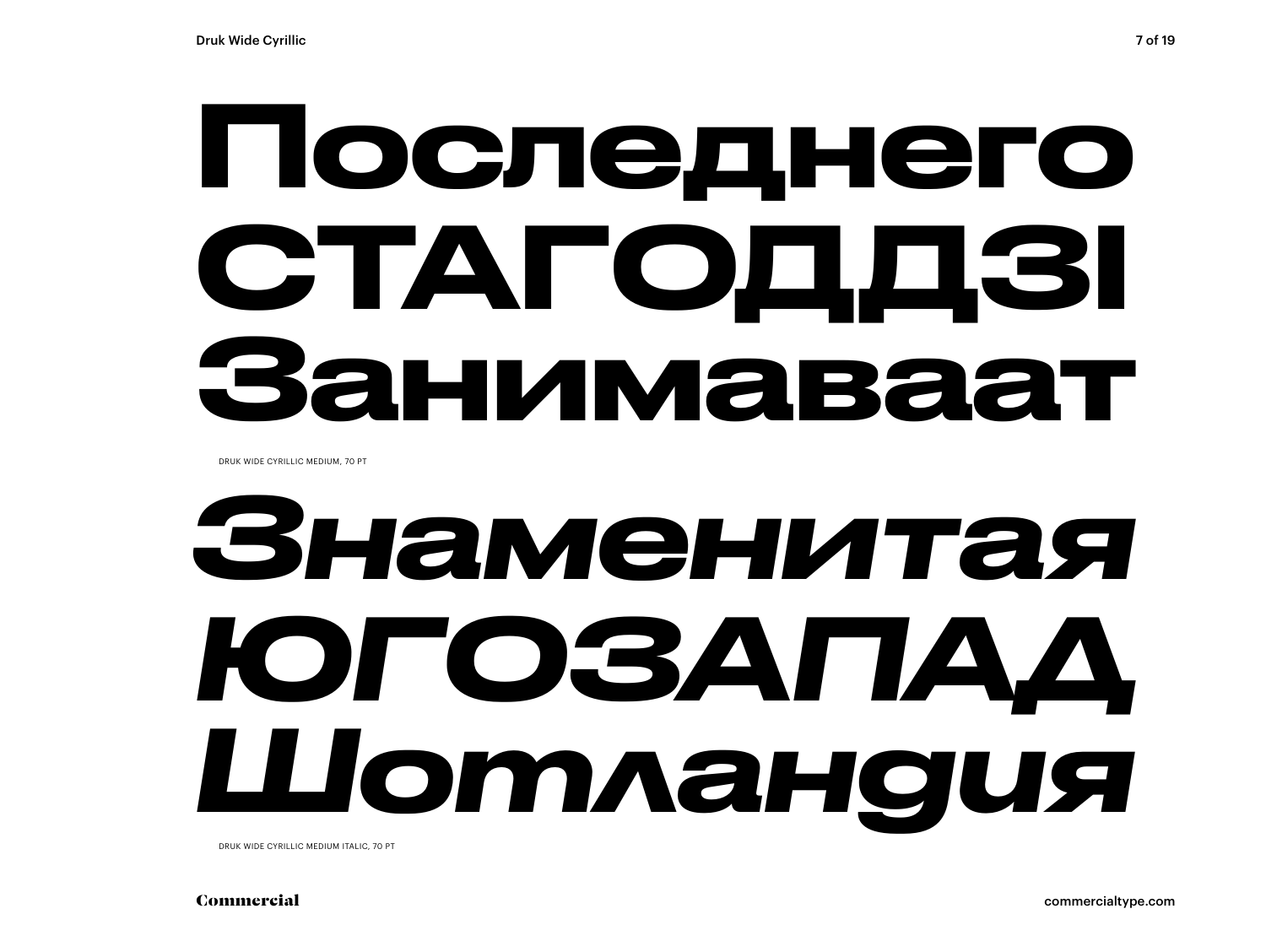## **Заключена КВАРТИРА Норвежкия**

DRUK WIDE CYRILLIC BOLD, 70 PT [ALTERNATE a]

## *Переважно НЭРЛЭДЭГ Трымаецца*

DRUK WIDE CYRILLIC BOLD ITALIC, 70 PT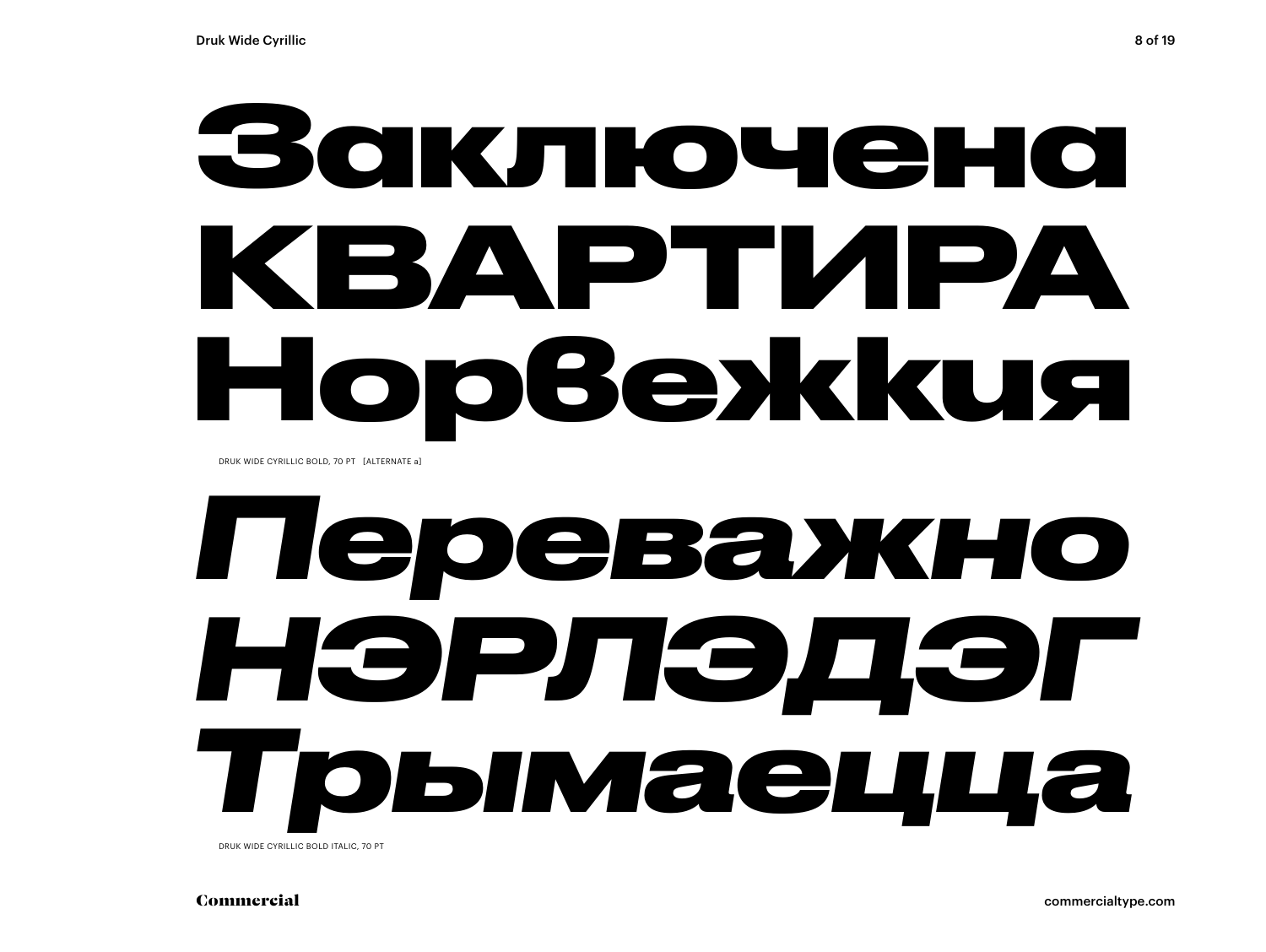## Організмів СИЛЬНЫХ Эдинбурга

DRUK WIDE CYRILLIC HEAVY, 70 PT [ALTERNATE a]

## *Посебност БЕЛЬГИЕЙ Веронская*

DRUK WIDE CYRILLIC HEAVY ITALIC, 70 PT [ALTERNATE 6]

Commercial commercialtype.com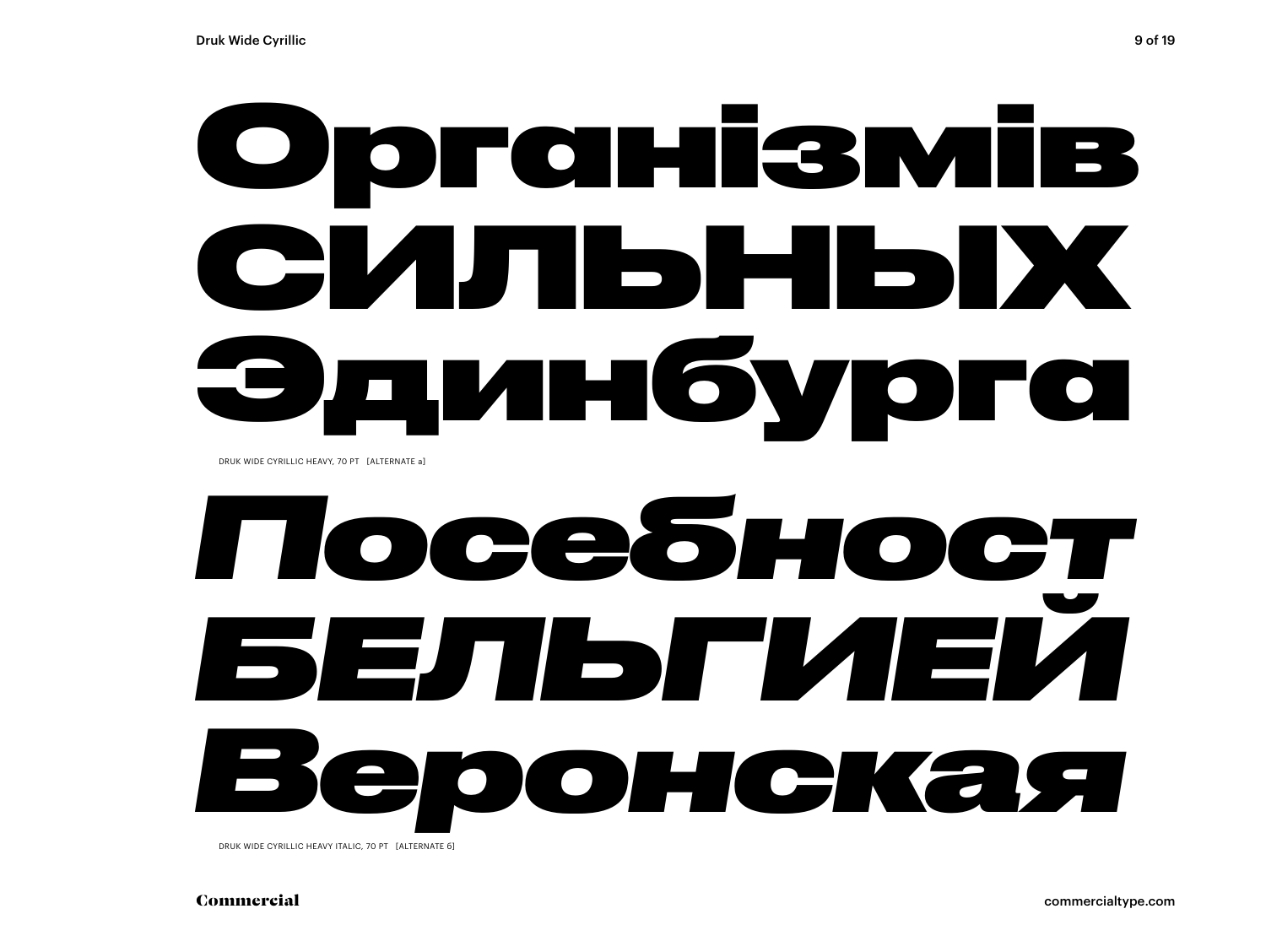

DRUK WIDE CYRILLIC SUPER, 70 PT [ALTERNATE a a]



Commercial

commercialtype.com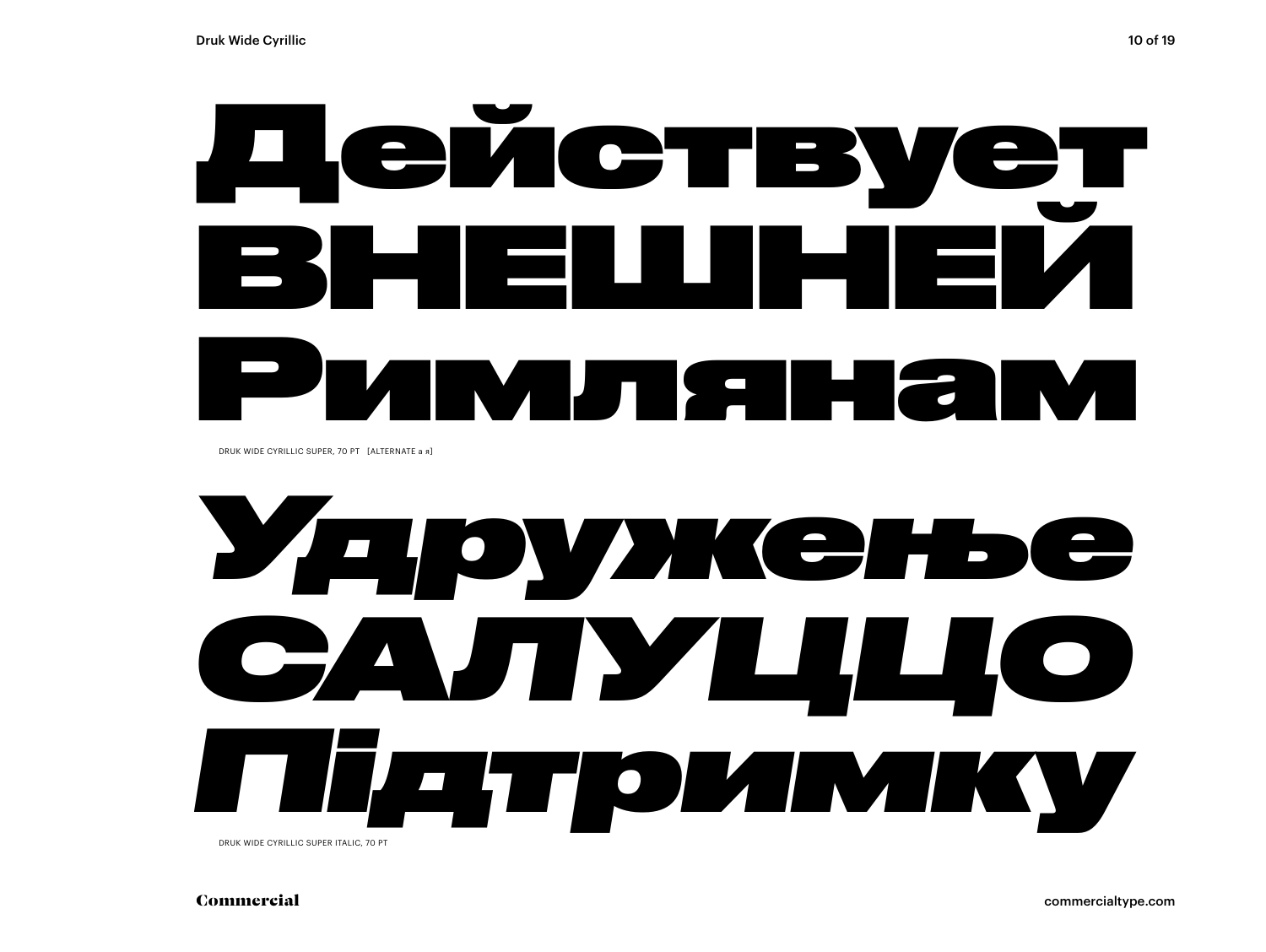### РАЙОНЫ КРАЙНЕГО Совмещение жилого ВУЧОНЫХ ЗВАННЯЎ 4 миллионов человек

DRUK WIDE CYRILLIC MEDIUM MEDIUM ITALIC 40 RT

### ОФИЦИАЛЕН ЕЗИК Ұлттық-мемлекеттік ДЛИЛСЯ 17300 ЛЕТ **Іолитичком животу**

DRUK WIDE CYRILLIC BOLD, BOLD ITALIC, 40 PT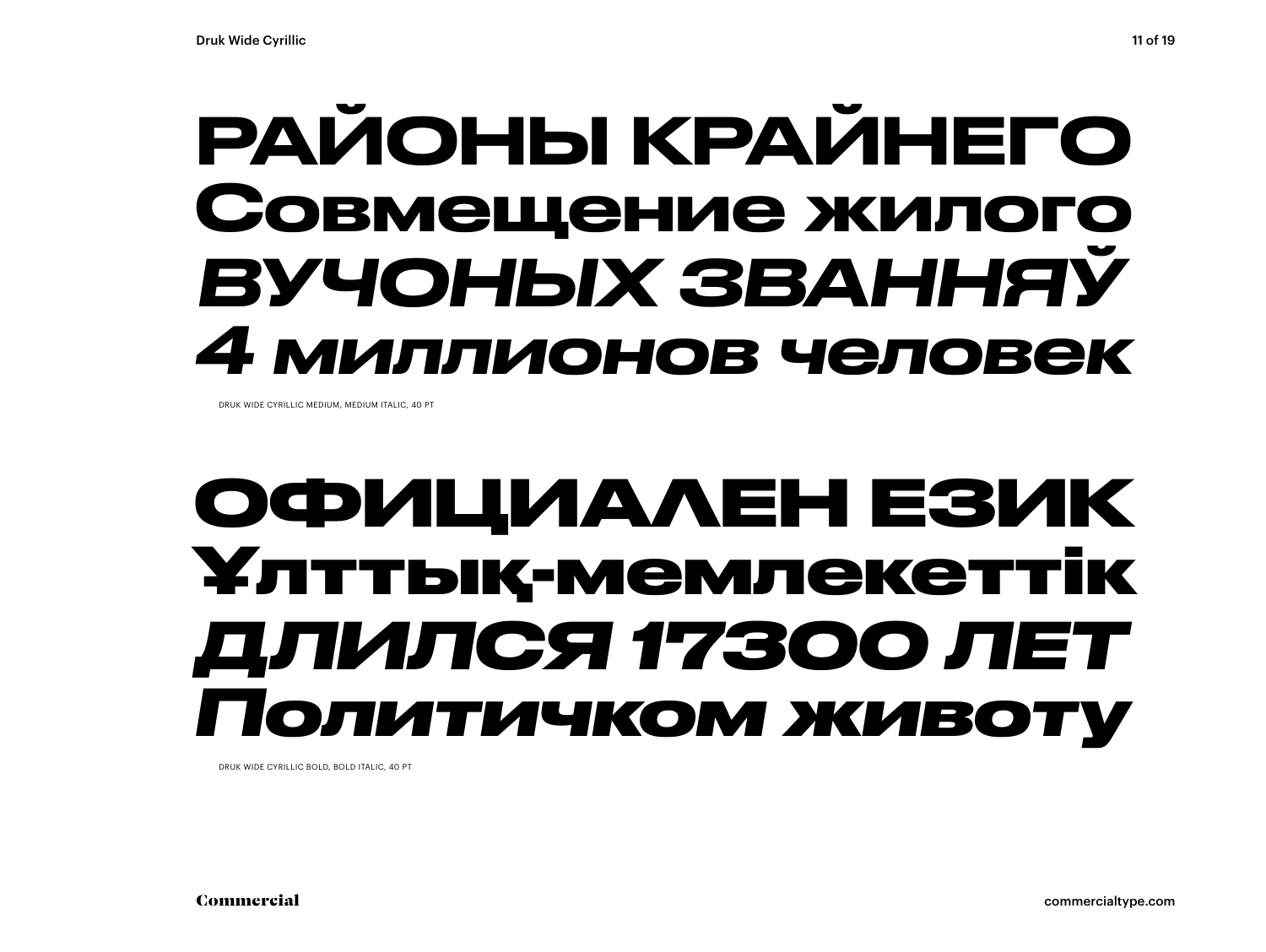### НЯКОЕ ИЗКУСТВО Карысныя выкапні *ВРЕМЕНСКА ЗОНА Република Карелия*

DRUK WIDE CYRILLIC HEAVY, HEAVY ITALIC, 40 PT. [ALTERNATE a g]

### ЖИВОТНЫЙ МИР Общей площадью *ВЫСШЕЙ ШКОЛЫ Северо-Западный*

DRUK WIDE CYRILLIC SUPER, SUPER ITALIC, 40 PT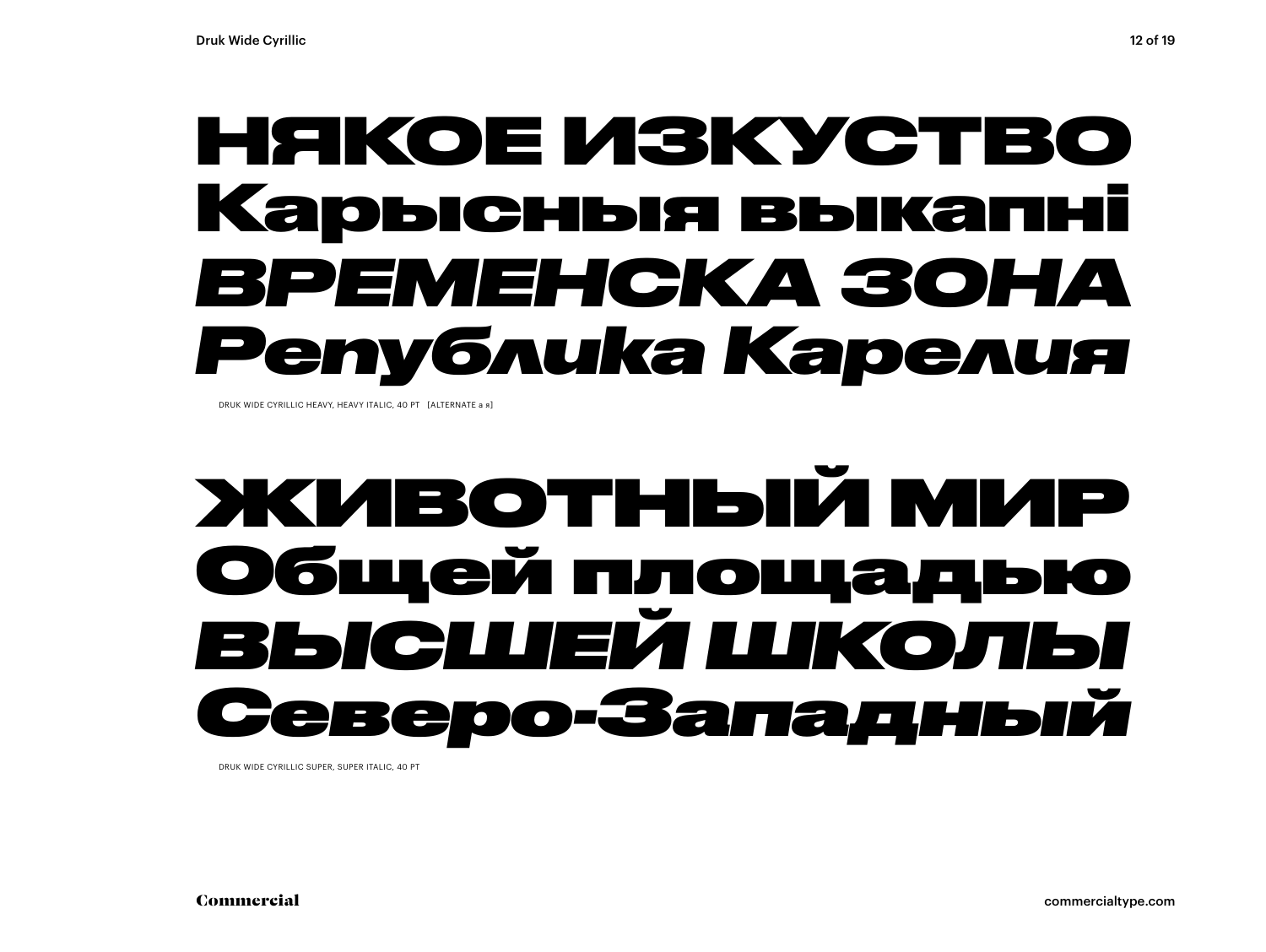### ПО-ОСОБЛИВОМУ СПІВВІДНОСИТЬСЯ З Аналогом российского профессора в СШ ИМЕЯ ОБЩУЮ ТРАПЕЗУ ОТ МОНАСТЫРЯ Подобно тому, как «строгое» право римлян

DRUK WIDE CYRILLIC MEDIUM, MEDIUM ITALIC, 20 PT

ВЕКА ПОЧТИ ВСЕ ТАКСОМЕТРЫ БЫЛИ Бити не само помоћу разних елемената ПО СОСТОЯНИЮ НА НАЧАЛО 1997/1998 Способи вирішення задач проектування

DRUK WIDE CYRILLIC BOLD, BOLD ITALIC, 20 PT [ALTERNATE Я а я]

КОНАЦИ ИМА ПОСВЕТЕН ПАРАКЛИС Става важен стълб в изграждането ТАКИЕ ПОДВИЖНИКИ НАЗЫВАЛИСЬ Если эти эпитеты вообще применимы

DRUK WIDE CYRILLIC HEAVY, HEAVY ITALIC, 20 PT

### ПРОФЕССОР ПО СПЕЦИАЛЬНОСТИ Арналған программалар жиынтығы ФАСААИТЕ ИГРАЯТ ВАЖНА РОЛЯ В пения какой-либо величины во

DRUK WIDE CYRILLIC SUPER, SUPER ITALIC, 20 PT [ALTERNATE a]

Commercial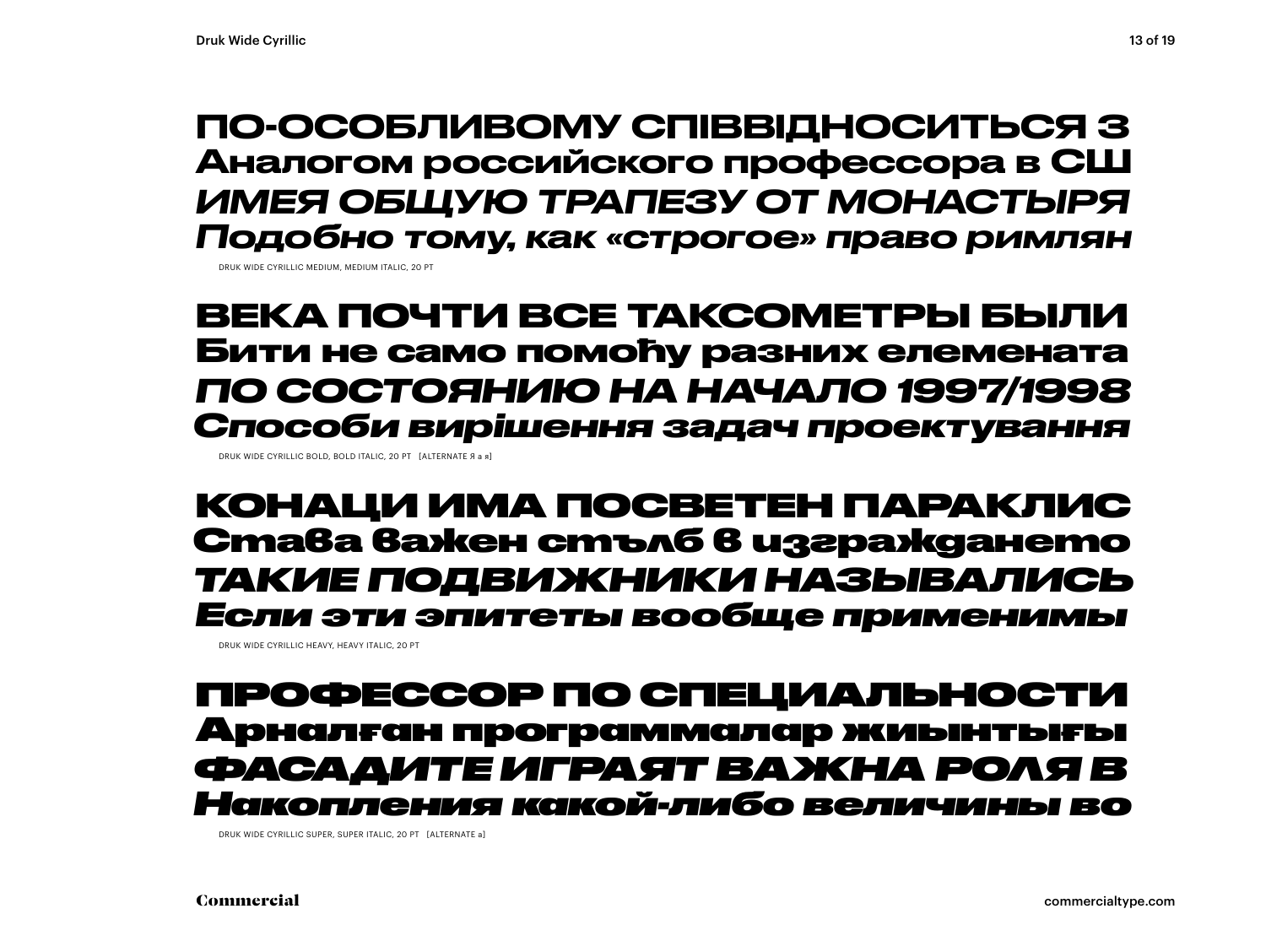## Современное

DRUK WIDE CYRILLIC MEDIUM, 60 PT

### **Легендарния** DRUK WIDE CYRILLIC BOLD, 60 PT

### Уједињеном DRUK WIDE CYRILLIC HEAVY, 60 PT

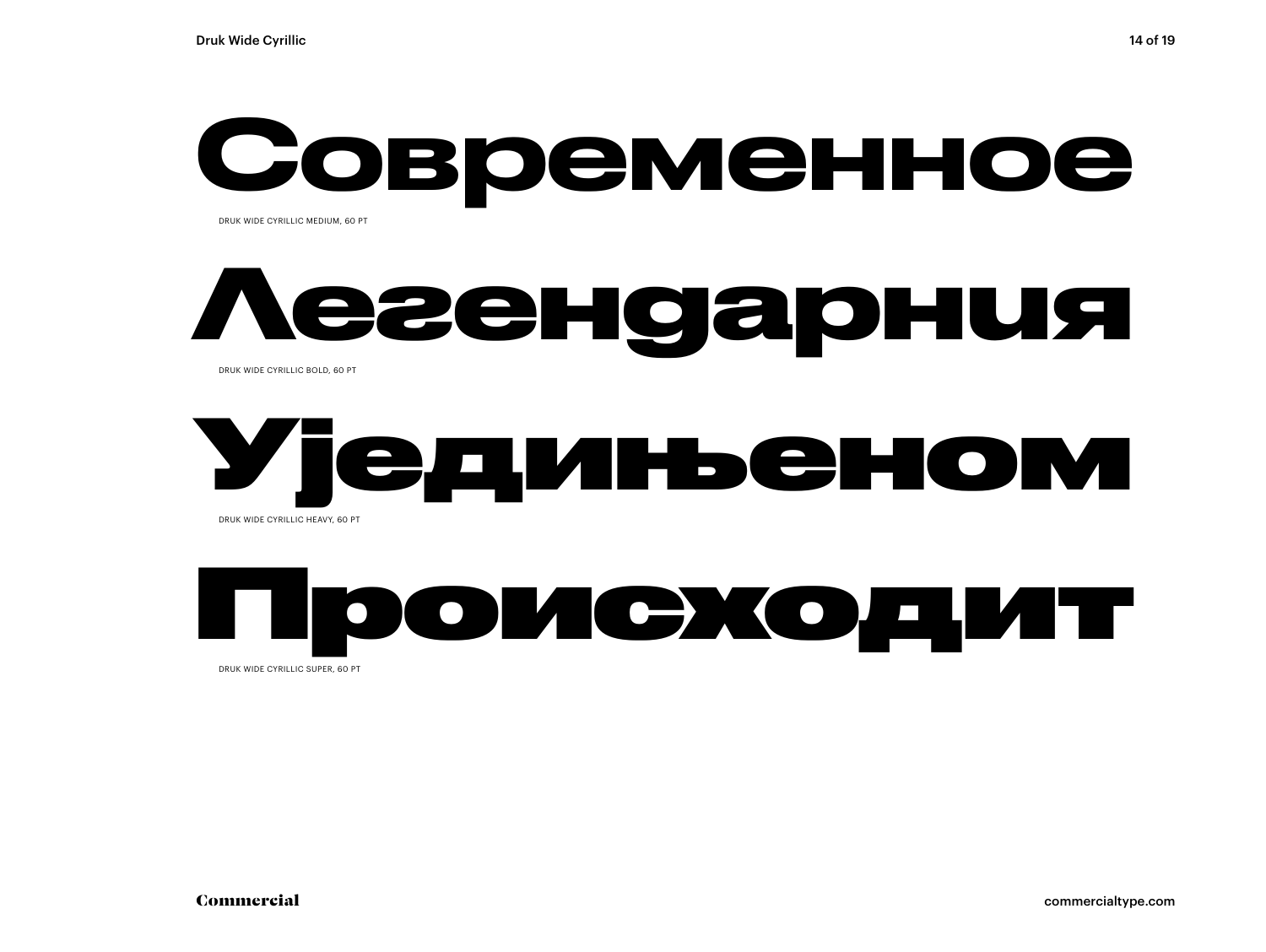## *Разнастайная*

DRUK WIDE CYRILLIC MEDIUM ITALIC, 60 PT

## *Способность*

DRUK WIDE CYRILLIC BOLD ITALIC, 60 PT

## *Надлежност*

DRUK WIDE CYRILLIC HEAVY ITALIC, 60 PT

### *Платформы* DRUK WIDE CYRILLIC SUPER ITALIC, 60 PT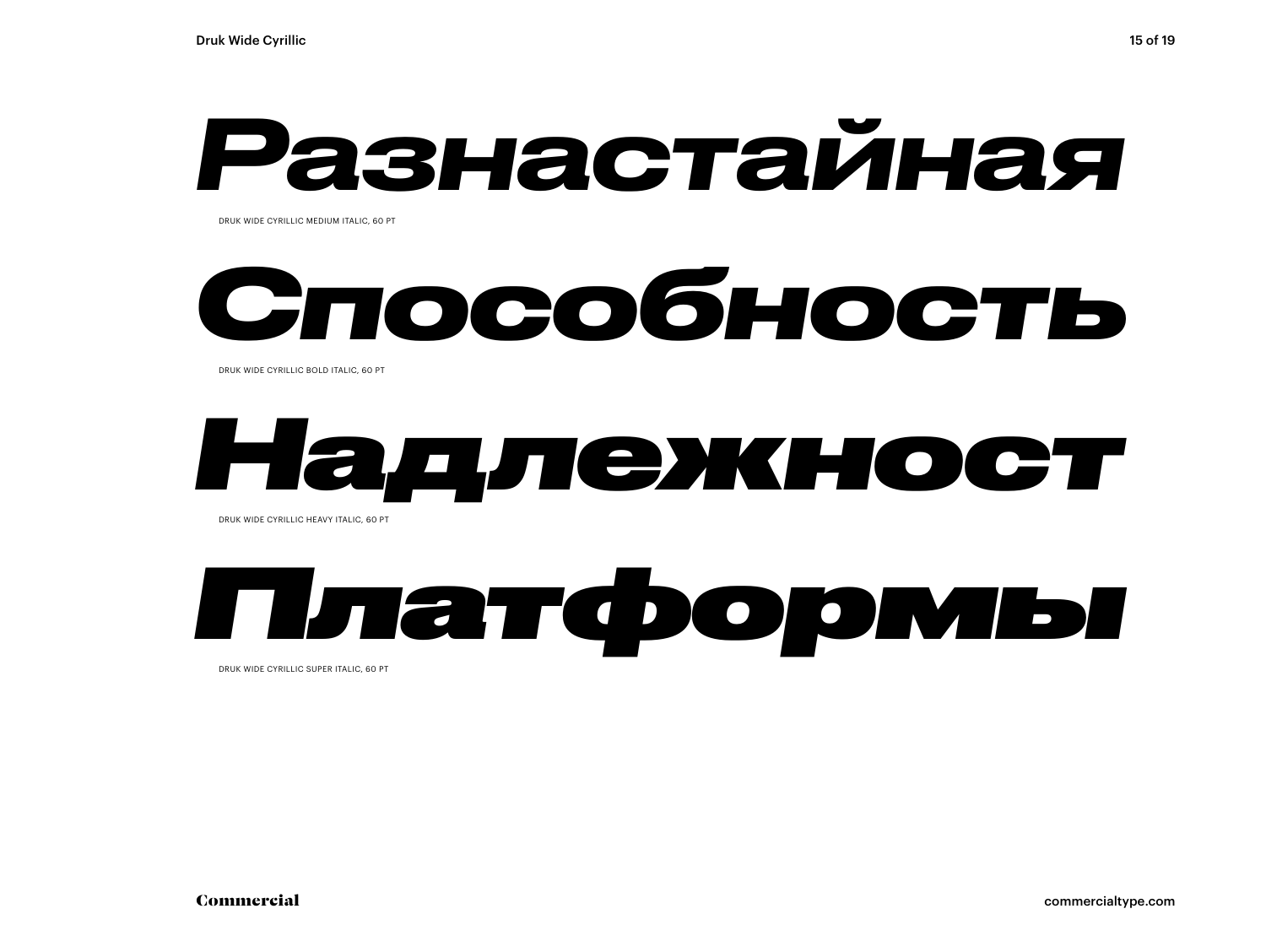| <b>UPPERCASE</b>                               | АБВГДЕЁЖЗИЙКЛМНОПРСТУФХЦЧШЩЪ<br><b>ЫЬЭЮЯЂЃЄЅІЇЈЉЊЋЌЎЏҐҒЖҚҢҮҰҲҺІӘӨ</b>                                                   |  |  |  |
|------------------------------------------------|-------------------------------------------------------------------------------------------------------------------------|--|--|--|
| LOWERCASE                                      | абвгдеёжзийклмнопрстуфхцчшщъ<br><b>ыьэюяђѓеѕіїјљњћќўџґғҗқңүұҳһlәө</b>                                                   |  |  |  |
| UPPERCASE                                      | <b>ABCDEFGHIJKLMNOPORSTUVWXYZ</b>                                                                                       |  |  |  |
| LOWERCASE                                      | abcdefghijklmnopqrstuvwxyz                                                                                              |  |  |  |
| STANDARD PUNCTUATION                           | <u>;!¿?.,:;-——()[]{}/ </u> \&@*""'''-",«»⇔§•¶†‡©©®™                                                                     |  |  |  |
| ALL CAP PUNCTUATION                            | i¿-----()[]{}/ \@«»o&                                                                                                   |  |  |  |
| LIGATURES                                      | ff fi fl $-\!\!-\!\!-$                                                                                                  |  |  |  |
| PROPORTIONAL LINING<br>default figures         | \$£€¥₽₴₸1234567890№¢f%‰ª°#°<+=-×÷>'"                                                                                    |  |  |  |
| PREBUILT FRACTIONS                             | 1/2 1/3 2/3 1/4 1/8 1/8 1/8 1/8                                                                                         |  |  |  |
| <b>NUMERATORS &amp;</b><br><b>DENOMINATORS</b> | 1234567890/1234567890                                                                                                   |  |  |  |
| <b>SUPERSCRIPT &amp;</b><br>SUBSCRIPT          | H <sub>1234567890</sub> H <sub>1234567890</sub>                                                                         |  |  |  |
| STYLISTIC ALTERNATES                           | Я аабя б<br>J aar <sup>aa</sup> ÈÉÊËËĔĔĖĘĚĴIJ àáâääåāǎąåàáâãäååāàǎqåŕṛř                                                 |  |  |  |
| <b>BULGARIAN</b>                               | ДЖКЛ вгджзийклнптцшщъью                                                                                                 |  |  |  |
| SERBIAN / MACEDONIAN                           | б                                                                                                                       |  |  |  |
| <b>ACCENTED UPPERCASE</b>                      | ÁÂÀÄÅÄĂĀĄÅÆÆÇĆČĈĊĎĐÉÊÈËĖĒĘĞĜĢĠĦĤĨĨĬĪIJĨĬ<br><b>ĴĶŁĹĽĻĿÑŃŇŅŊÓÔŎŎŎŎŌØØŒŔŘŖŠŚŞŜSÞŤŢŦÚÛÙ</b><br><b>ÜŬŨŪŲŮŨŴŴŴŴÝŶŶŸIJŽŹŻ</b> |  |  |  |
| <b>ACCENTED LOWER CASE</b>                     | áâàäåããāąåææçćčĉċďđðéêèëĕėēęğĝġġħĥıíîìïīįĩĭĵjķłĺľḷŀñń<br>ňn'nŋóôòööööøøœŕřṛßšśşŝṣþťṭŧúûùüŭűūyůũẃŵẁẅýŷỳ<br>ÿijžźż        |  |  |  |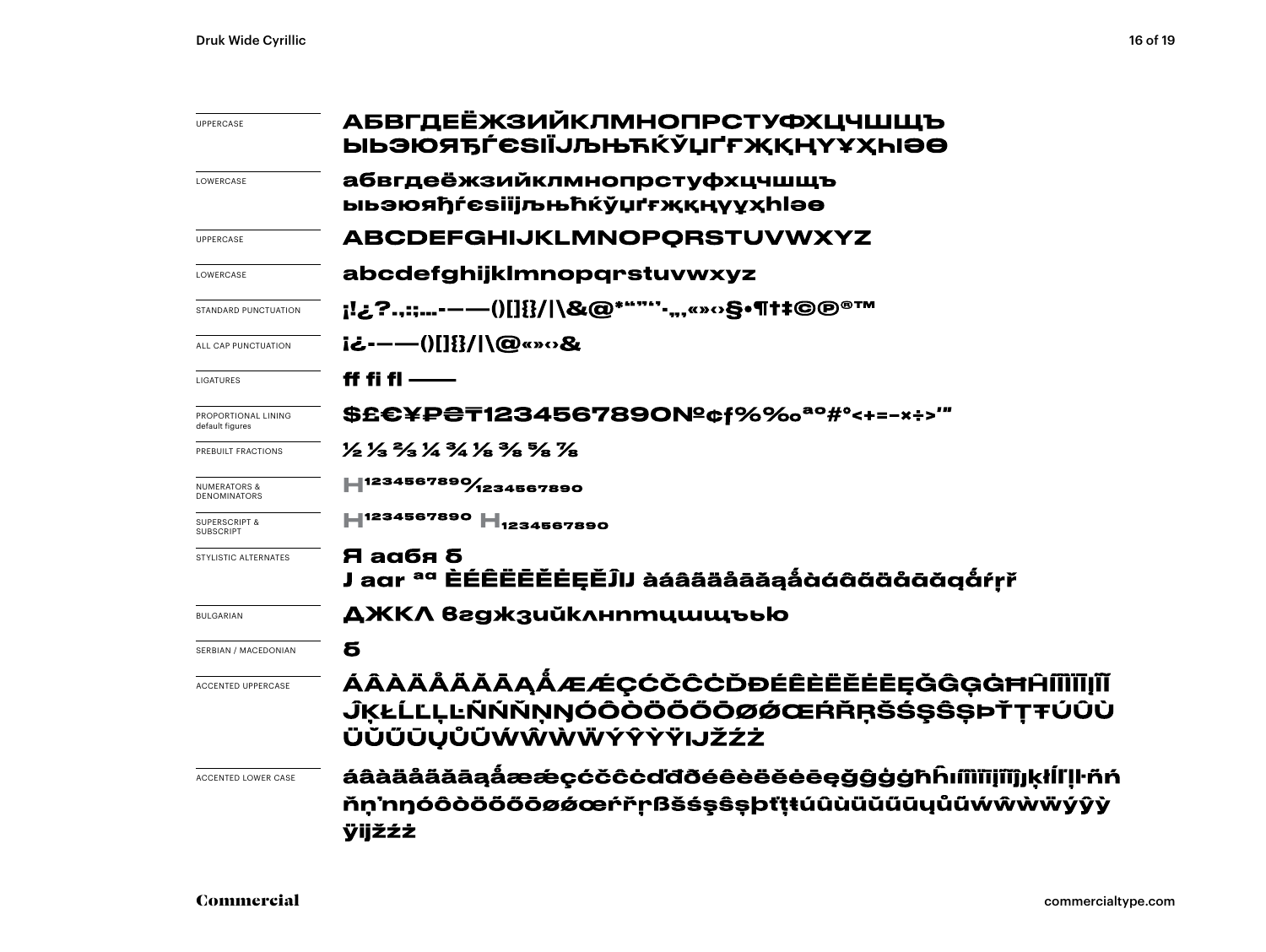| UPPERCASE                                      | АБВГДЕЁЖЗИЙКЛМНОПРСТУФХЦЧШЩЪ<br>ЫЬЭЮЯЂЃЄЅІЇЈЉЊЋЌЎЏҐҒ <b>ҖҚҢҮҰ</b> ҲҺІӘӨ                                                |  |  |
|------------------------------------------------|------------------------------------------------------------------------------------------------------------------------|--|--|
| LOWERCASE                                      | абвгдеёжзийклмнопрстуфхцчшщъ<br><b>ыьэюяђѓеѕіїјљњћќўџґғҗқңүұҳһlәө</b>                                                  |  |  |
| <b>UPPERCASE</b>                               | <b>ABCDEFGHIJKLMNOPORSTUVWXYZ</b>                                                                                      |  |  |
| LOWERCASE                                      | abcdefghijklmnopqrstuvwxyz                                                                                             |  |  |
| STANDARD PUNCTUATION                           | ¡!¿?.,:;-—()[]{}/ \&@*""'''-",«»○§•¶†‡©®™                                                                              |  |  |
| ALL CAP PUNCTUATION                            | i¿---- ()[]{}/ \@«»o&                                                                                                  |  |  |
| LIGATURES                                      | ff fi fl $-\!\!-\!\!-$                                                                                                 |  |  |
| PROPORTIONAL LINING<br>default figures         | \$£€¥₽₴₸1234567890№¢f%‰ª°#°<+=-×÷>‴                                                                                    |  |  |
| PREBUILT FRACTIONS                             | 1/2 1/3 3/4 3/4 1/8 3/8 7/8 1/8                                                                                        |  |  |
| <b>NUMERATORS &amp;</b><br><b>DENOMINATORS</b> | H <sub>1234567890</sub> / <sub>1234567890</sub>                                                                        |  |  |
| <b>SUPERSCRIPT &amp;</b><br><b>SUBSCRIPT</b>   | H <sub>1234567890</sub> H <sub>1234567890</sub>                                                                        |  |  |
| STYLISTIC ALTERNATES                           | Я аабя б<br>J agr <sup>ag</sup> ÈÉÊËĒĔĔĖĘĚĴIJ àáâãäåāăąå̀àáâãäåāää@                                                    |  |  |
| <b>BULGARIAN</b>                               | ДЖКЛ вгджзийклнптцшщъью                                                                                                |  |  |
| SERBIAN / MACEDONIAN                           | б                                                                                                                      |  |  |
| <b>ACCENTED UPPERCASE</b>                      | ÁÂÀÄÅÃĂĀĄÅÆÆÇĆČĈĊĎĐÉÊÈËĔĒĘĞĜĢĠĦĤĨĨĬĪĮĨĬ<br><b>ĴĶŁĹĽĻĿÑŃŇŅŊÓÔŎŎŎŎŎØØŒŔŘŖŠŚŞŜŞÞŤŢŦÚÛÙ</b><br><b>ÜŬŨŪŲŮŨŴŴŴŴŶŶŶŸIJŽŹŻ</b> |  |  |
| ACCENTED LOWER CASE                            | áâàäåãăāąåææçćčĉċďđðéêèëĕėēęğĝģġħĥıíîìiījîĭĵjķłĺľļŀñń<br>ňņ'nŋóôòööööøǿœŕřṛßšśşŝşþťṭŧúûùüŭũųůũẃŵẁẅÿŷỳÿ<br>ijžźż        |  |  |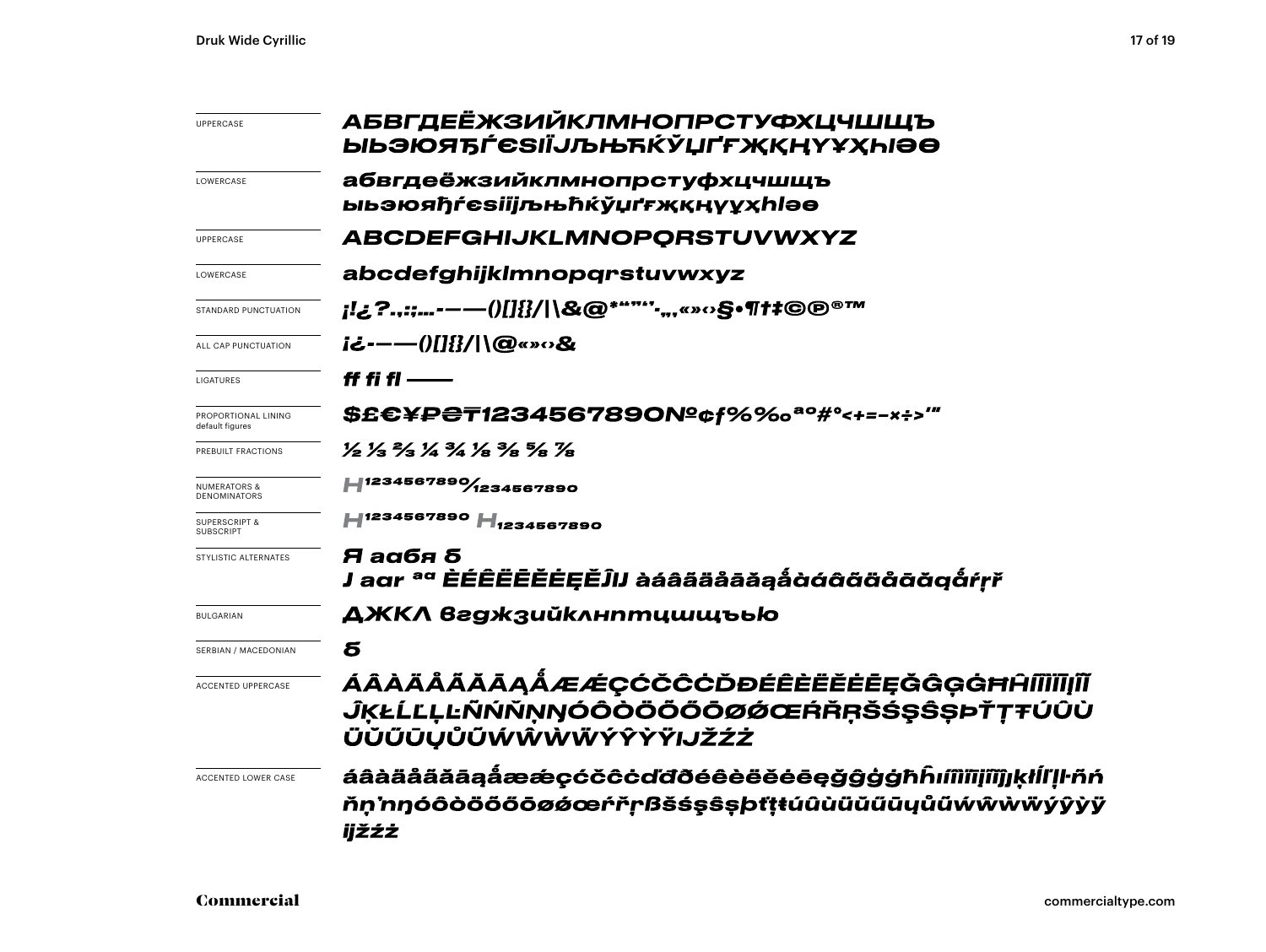LANGUAGE FEATURE Bulgarian ДЖКЛ вгджзийклнптцшщю

FRACTIONS

NUMERATOR

| <b>OPENTYPE FEATURES</b><br>FAMILY WIDE               | <b>DEACTIVATED</b>                 | <b>ACTIVATED</b>                               |
|-------------------------------------------------------|------------------------------------|------------------------------------------------|
| ALL CAPS<br>opens up spacing, moves<br>punctuation up | Sale @ [Only] \$90 & €50!          | <b>SALE @ [ONLY] \$90 &amp; €50!</b>           |
| PROPORTIONAL LINING<br>default figures                | \$1,234 €5,678 ¥90,234             | \$1,234 €5,678 ¥90,234                         |
| FRACTIONS<br>ignores numeric date format              | 21/03/10 and 2460/920              | 21/03/10 and 2 <sup>46%</sup> 20               |
| SUPERSCRIPT/SUPERIOR                                  | x158 + y23 × z18 - a4260           | $X^{158} + V^{23} \times Z^{18} - 2^{4260}$    |
| SUBSCRIPT/INFERIOR                                    | x158 ÷ y23 × z18 - a4260           | $X_{158} \div Y_{23} \times Z_{18} - A_{4260}$ |
| DENOMINATOR<br>for making arbitrary fractions         | 0123456789 0123456789              | O123456789 0123456789                          |
| NUMERATOR<br>for making arbitrary fractions           | 0123456789 0123456789              | O123456789 0123456789                          |
| LANGUAGE FEATURE<br>Română (Romanian) s accent        | ÎNSUȘI conștiința științifice      | ÎNSUȘI conștiința științifice                  |
| LANGUAGE FEATURE<br>Nederlands (Dutch) IJ glyph       | <b>VRIJDAG IJsselmeer IJmuiden</b> | <b>VRIJDAG IJsselmeer IJmuiden</b>             |
| LANGUAGE FEATURE<br>Serbian / Macedonian 6            | Библиотека бидејќи отидат          | Библиотека бидејќи отидат                      |
| LANGUAGE FEATURE<br>Bulgarian ДЖКЛ                    | ДЕТАЙЛ задружен подвижен           | ДЕТАЙЛ задружен nog6uжен                       |

### **OPENTYPE FEATURES** ROMAN & ITALIC

| LIGATURE                   |  |
|----------------------------|--|
| long em dash when typed x2 |  |

STYLISTIC SET 01 alternate Я а б я, alternate a r

STYLISTIC SET 02 alternate J

STYLISTIC SET 04 alternate a (single story)

STYLISTIC ALTERNATES Illustrator/Photoshop

Ямы воздуха с размаха тебя Ямы воздуха с размаха тебя ЈУЖНОКОРЕЈСКИ ЈЕЗИЧКИ ЈУЖНОКОРЕЈСКИ ЈЕЗИЧКИ Январь был для них началом ДОКАЗУЈЕ ЈЕ ПРОФЕСИЈА

### **DEACTIVATED ACTIVATED**

Однако, принцесса осталась Однако, принцесса осталась Январь был для них началом ДОКАЗУЈЕ ЈЕ ПРОФЕСИЈА Футбол——его старый спорт Футбол——его старый спорт